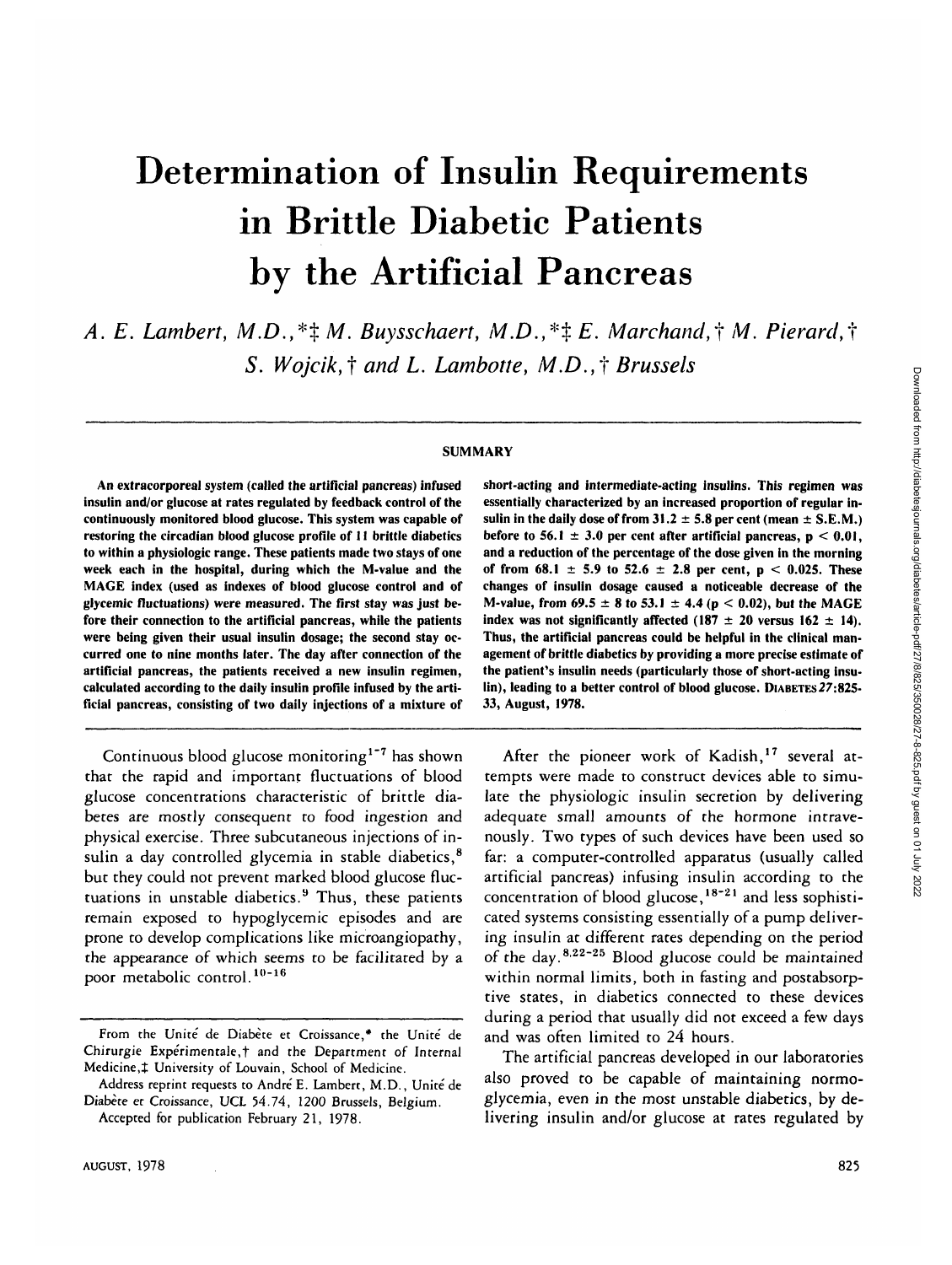feedback control from the continuously monitored blood glucose. The purpose of the present study was to examine whether the circadian profile of insulin administration by the artificial pancreas to 11 brittle diabetics could be used to determine the most appropriate scheme of daily insulin injections in these patients.

# MATERIALS AND METHODS

*Artificial pancreas.* This device has been described in detail elsewhere.<sup>26</sup> Briefly, it consisted of three parts: an on-line system for glucose analysis and hematocrit measurement, a computer-controller unit, and pumps for insulin and glucose delivery. The analyzer for continuous glucose monitoring is based on a glucose electrode containing glucose oxidase immobilized between two porous membranes. This glucose sensor met the necessary requirements of low drift and fast response time using whole blood diluted about 1:10 with a heparin solution. The glucose analyzer, adapted for continuous measurement from commercially available equipment (Glucose Analyzer 23A, Yellow Springs Instruments, Scientific Division, Ohio), was calibrated every four to six hours and eventually adjusted by comparing the recorded blood glucose with that measured at the same time by the AutoAnalyzer method. $^{27}$  Usually the drift did not exceed 10 mg./lOO ml. per four hours. A second electrode, developed in our laboratories,<sup>26</sup> measured (with an electrical impedance method) the hematocrit of the mixture of blood and heparin solution so that the true blood glucose was instantaneously known. The digital computer (PDP 11-45 DEC), remotely located, controlled the various subsystems, determined (in connection with preprogrammed safety measures) the optimal insulin or glucose requirements, and activated the infusion pumps. By the use of various control algorithms derived from those previously published by Albisser et al.,  $18.19$  insulin (or glucose) infusion was not only a function of the actual blood glucose concentration but also of a projected glycemia. Control algorithms used a hyperbolic tangent function that related the respective rates of insulin and glucose infusions to the measured glycemia. The blood glucose concentrations at which half-maximum infusion rates occurred were set at 70 and 150 mg./lOO ml. for glucose and insulin infusions, respectively. Furthermore, a projected blood glucose was calculated by adding a difference factor DF to the actual glycemia; DF was defined by the formula:  $DF = K_1$  (exp  $A/K_2$ )  $-$  1), with K<sub>1</sub> adjusting the magnitude of DF, and

K2 representing its sensitivity to changes in A, which was the rate of change of blood glucose.  $K_1$  and  $K_2$ values were usually fixed at 40 and 4, respectively, during the day hours so as to increase the sensitivity of the system, thus permitting a greater rate of insulin delivery as soon as blood glucose rose after a meal. During the night,  $K_2$  was increased to a value of 8 to 12 in order to minimize fluctuations of blood glucose caused by the system.

Two peristaltic Perpex pumps (Werner Meyer, Lucerne, Switzerland), controlled by the computer through an interface, infused insulin (measured concentration of 400 mU. Novo Actrapid per milliliter normal saline) or glucose (a 30 per cent solution) at a rate ranging from 0 to 2 ml. per minute. The data are printed out at the bedside in real time at intervals of one minute. These included the blood glucose concentration (in milligrams per 100 ml.), the rates of insulin (in milliunits per minute) and glucose (milligrams per minute) infusions as well as the total amounts of insulin and glucose administered during the preceding 15 minutes and hour. Blood was withdrawn from the jugular vein through a two-lumen catheter. A heparin solution (40 U. per milliliter saline) circulated at a rate of 25 to 30 ml. per hour from the outer lumen to the tip of the catheter, where it mixed with blood before entering the inner lumen, thus avoiding systemic heparinization. The length of tubing between the patient and the glucose sensor was about 1.5 m., which allowed the patient to sit and, eventually, to leave the bed; however, they usually remained immobile during the test, which lasted 24 to 27 hours. Less than three minutes elapsed from the time blood entered the two-lumen catheter to when the computer reacted by modifying the insulin or glucose infusion rate. The total blood losses amounted to about 75 ml./24 hr. Insulin and glucose solutions were infused into a contralateral forearm vein through a nonthrombogenic cannula. Most patients felt well, and no complications of any kind were encountered during or after our studies.

*Patients.* Eleven brittle diabetics (nine males and two females) were studied, all of whom gave their informed consent. They were referred to our department of internal medicine by their physicians because of the extreme difficulty they had in achieving fair blood glucose control. The main characteristics of these subjects are shown in table 1. None of the patients was actually ill from intercurrent disease at the time of the study. Their mean age was 45.3 years with an average duration of diabetes of 14.8 years. Two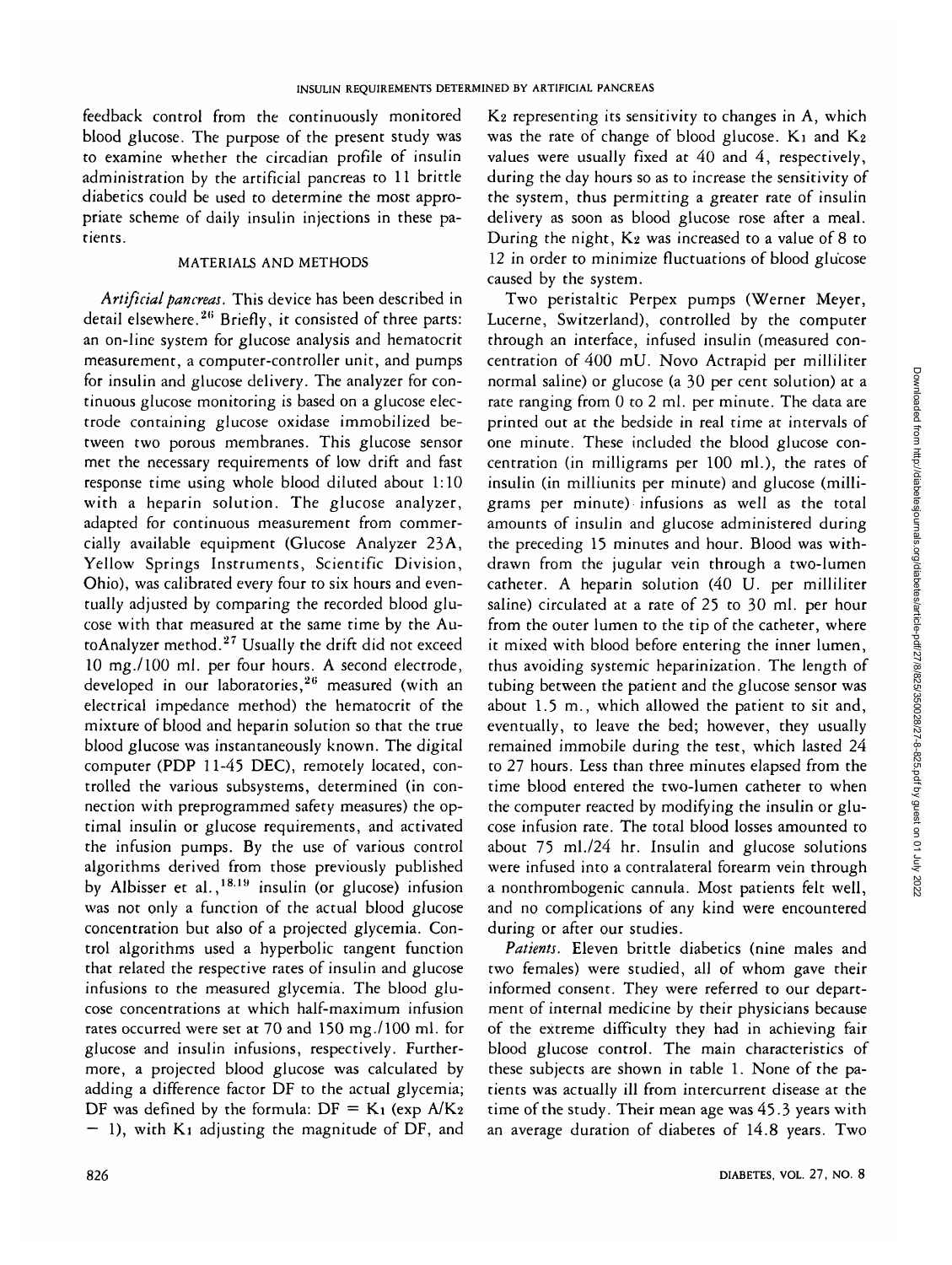| Individual data of 11 brittle diabetics |     |              |                 |                           |                                  |            |              |                                    |                             |
|-----------------------------------------|-----|--------------|-----------------|---------------------------|----------------------------------|------------|--------------|------------------------------------|-----------------------------|
| Case                                    | Sex | Age<br>(yr.) | Height<br>(cm.) | % of ideal<br>body weight | Duration of<br>diabetes<br>(yr.) | Neuropathy | Retinopathy* | Insulin/kg.<br>body weight<br>(U.) | Blood urea<br>(mg./100 ml.) |
|                                         | F   | 47           | 167             | 93                        | 26                               | $\div$     | $\ddot{}$    | 1.28                               | 51                          |
|                                         | М   | 54           | 169             | 113                       | 9                                | 0          | 0            | 0.65                               | 33                          |
|                                         | М   | 40           | 172             | 95                        |                                  |            | 0            | 1.16                               | 25                          |
|                                         | M   | 26           | 167             | 115                       | 16                               | 0          | 0            | 0.85                               | 30                          |
|                                         | M   | 39           | 169             | 103                       | 4                                |            |              | 0.69                               | 43                          |
|                                         | F   | 65           | 157             | 120                       | 16                               |            |              | 1.28                               | 37                          |
|                                         | М   | 46           | 174             | 100                       | 4                                |            | $\Omega$     | 0.69                               | 38                          |
|                                         | М   | 51           | 174             | 128                       | 25                               |            |              | 0.86                               | 84                          |
| 9                                       | M   | 34           | 166             | 97                        | 22                               | $\ddot{}$  | $+ +$        | 0.93                               | 36                          |
| 10                                      | М   | 48           | 171             | 95                        | 17                               | $\ddot{}$  | 0            | 0.66                               | 42                          |
| п                                       | M   | 48           | 182             | 96                        | 9                                | $\Omega$   | $\Omega$     | 0.72                               | 41                          |
| Mean                                    |     | 45.3         | 169.8           | 105                       | 14.8                             | 5/11       | 3/11         | 0.89                               | 41.8                        |
| S.E.M.                                  |     | 3.1          | 1.9             | 3.6                       | 2.3                              |            |              | 0.07                               | 4.7                         |

| TABLE 1                                 |  |  |  |  |  |  |
|-----------------------------------------|--|--|--|--|--|--|
| Individual data of 11 brittle diabetics |  |  |  |  |  |  |

\*On first hospital day.  $+$  = Background retinopathy;  $++$  = proliferative retinopathy.

patients (cases 6 and 8) were overweight (at least 20 per cent above the ideal body weight). All but one subject (patient 8) had normal renal function. Five patients had neuropathy, as assessed by clinical examination and electromyography; three of them had developed retinopathy. Before connection to the arti-

ficial pancreas, their average daily insulin requirement amounted to 0.89 U. per kilogram body weight (range: 0.65 to 1.28). Each patient was hospitalized twice for one week: the first week just before the day of extracorporeal regulation of blood glucose, and the second time at intervals ranging from one to nine

| TABLE 2                                                                                |  |  |  |  |  |  |  |  |
|----------------------------------------------------------------------------------------|--|--|--|--|--|--|--|--|
| Comparison of the insulin doses before and after connection to the artificial pancreas |  |  |  |  |  |  |  |  |

|                 | <b>Before</b> |                  |        | Total          | Months between<br>two clinical | After                   |                 |        | Total |                  |
|-----------------|---------------|------------------|--------|----------------|--------------------------------|-------------------------|-----------------|--------|-------|------------------|
| Case            |               | Repartition*     | % a.m. | %AR            | (U./day)                       | examinations            | Repartition*    | % a.m. | %AR   | (U. <i>day</i> ) |
| 1               | a.m.          | $24 AR + 20 NL$  | 65     |                |                                |                         | $16 AR + 8 MT$  | 46     |       |                  |
|                 | p.m.          | $14 AR + 10 NL$  |        | 56             | 68                             | $\overline{2}$          | $10 AR + 18 MT$ |        | 50    | 52               |
| $\overline{2}$  | a.m.          | $12 AR + 20 MT$  | 70     |                |                                |                         | $12 AR + 6 MT$  | 36     |       |                  |
|                 | p.m.          | 14 MT            |        | 26             | 46                             | $\overline{\mathbf{4}}$ | $12 AR + 20 MT$ |        | 48    | 50               |
| 3               | a.m.          | $12 AR + 24 SL$  | 50     |                |                                |                         | $20 AR + 20 SL$ | 50     |       |                  |
|                 | p.m.          | $12 AR + 24 SL$  |        | 33             | 72                             | 3                       | $20 AR + 20 SL$ |        | 50    | 80               |
| 4               | a.m.          | 30 SL            | 50     |                |                                |                         | $26 AR + 6 MT$  | 42     |       |                  |
|                 | p.m.          | 30 SL            |        | $\overline{0}$ | 60                             | 9                       | $28 AR + 16 MT$ |        | 71    | 76               |
| 5               | a.m.          | 45 RT            | 100    |                |                                |                         | $16 AR + 10 MT$ | 50     |       |                  |
|                 | p.m.          |                  |        | $25+$          | 45                             | 5                       | $16 AR + 10 MT$ |        | 62    | 52               |
| 6               | a.m.          | $20 AR + 30 MT$  | 64     |                |                                |                         | $36$ AR + 10 MT | 58     |       |                  |
|                 | p.m.          | $14 AR + 14 MT$  |        | 44             | 78                             | $\mathbf{I}$            | $16 AR + 18 MT$ |        | 65    | 80               |
| 7               | a.m.          | $10 AR + 30 NL$  | 87     |                |                                |                         | $28 AR + 12 NL$ | 69     |       |                  |
|                 | p.m.          | 6 NL             |        | 22             | 46                             | 5                       | $10 AR + 8 NL$  |        | 66    | 58               |
| 8               | a.m.          | $34 AR + 40 MT$  | 100    |                |                                |                         | $30 AR + 20 MT$ | 60     |       |                  |
|                 | p.m.          |                  |        | 53             | 64                             | 8                       | $14 AR + 20 MT$ |        | 52    | 84               |
| 9               | a.m.          | $12 AR + 13 IPZ$ | 45     |                |                                |                         | $18 AR + 10 MT$ | 52     |       |                  |
|                 | p.m.          | $15 AR + 15 IPZ$ |        | 49             | 55                             | $\mathbf{I}$            | $14 AR + 12 MT$ |        | 59    | 54               |
| 10 <sup>°</sup> | a.m.          | 24 SL            | 60     |                |                                |                         | $16 AR + 10 MT$ | 57     |       |                  |
|                 | p.m.          | $16$ SL          |        | $\mathbf 0$    | 40                             | 5                       | $10 AR + 10 MT$ |        | 57    | 46               |
| 11              | a.m.          | $14 AR + 16 SL$  | 58     |                |                                |                         | $16 AR + 16 MT$ | 59     |       |                  |
|                 | p.m.          | $4 AR + 18 SL$   |        | 35             | 52                             | 9                       | $4 AR + 18 MT$  |        | 37    | 54               |
| Mean            |               |                  | 68.1   | 31.2           | 56.9                           | 4.7                     |                 | 52.6   | 56.1  | 62.4             |
| S.E.M.          |               |                  | 5.9    | 5.8            | 3.8                            | 0.9                     |                 | 2.8    | 3.0   | 4.3              |

\*Abbreviations: AR = Novo Actrapid, NL = Novo Lente, SL = Novo Semi-Lente, RT = Novo Rapitard, MT = Novo Monotard, IPZ = Insulin protamine-zinc. Also listed are the percentages of the daily dose given in the morning *(7c* a.m.) and as short-acting insulin *(7c* AR). The generic equivalents in the United States of NL and SL insulins are Lilly Lente Iletin and Semilente Iletin. The durations of the hypoglycemic action of AR, RT, and MT insulins are about 6, 16, and 20 hours, respectively.

tPercentage of AR present in RT.

 $\equiv$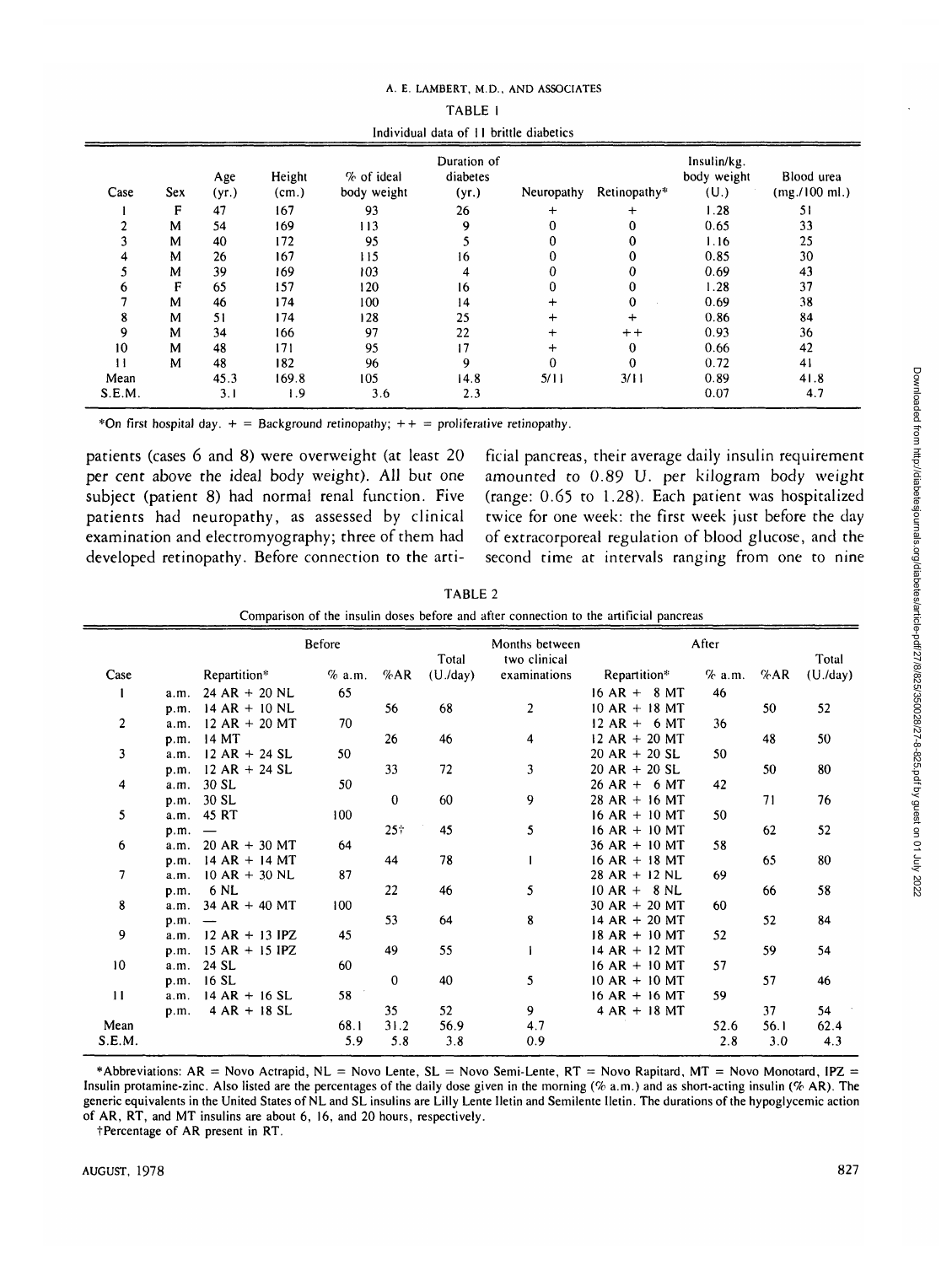months later (table 2). During the two stays in the hospital, the patients received a regular diet of 1800 to 2000 calories (of which about 40 per cent was carbohydrates) divided into three meals and two snacks. They were asked to keep a similar diet at home. During the first week in the hospital, the patients were given their usual insulin dose. Subcutaneous insulin was withheld on the day of the test and for the period of connection to the artificial pancreas, but the prescribed diet of each patient was continued. Between the two stays in the hospital and during the second week of observation, the patients received the insulin treatment determined on the basis of the indications given by the artificial pancreas (see RESULTS



#### **FIGURE 1**

**Blood glucose profiles of two unstable diabetics during connection to the artificial pancreas for a 24-hour period. The amounts of insulin (open bars) and glucose (black bars) administered to the patients are also illustrated. The horizontal brackets delineate the periods considered for the calculation of subcutaneous insulin requirements.**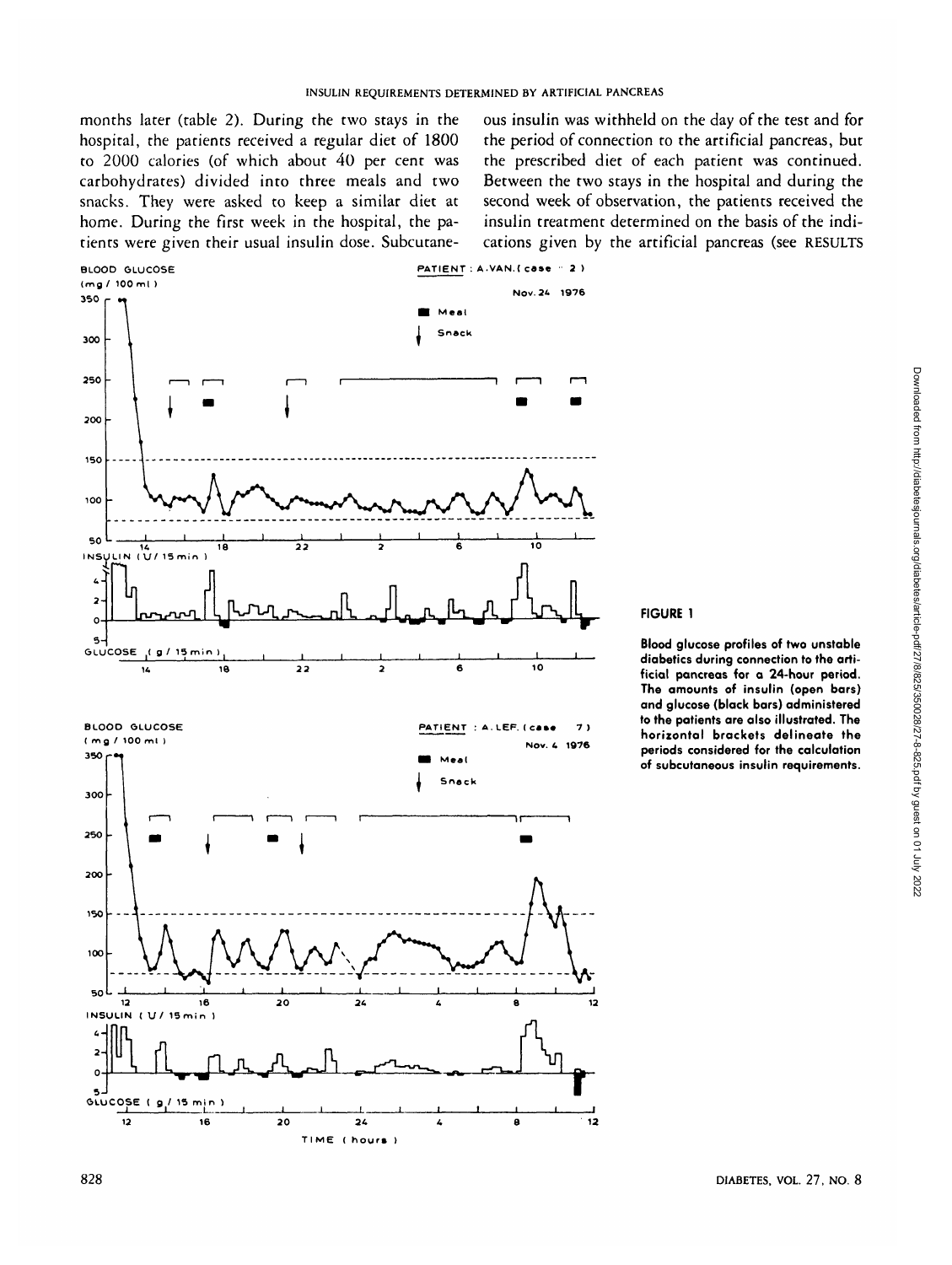section). The average weight of the subjects was not modified significantly at the time of the second clinical examination. Capillary blood was taken seven times a day (i.e., just before and two hours after each meal and at midnight) during each hospital day for glucose determination by the AutoAnalyzer method.<sup>27</sup> The M value was used as an index of blood glucose (BG) control. This index, calculated according to Schlichtkrull et al.,<sup>28</sup> was equal to  $M<sup>BG</sup>$  +  $M^W$ , where  $M^{BG}$  was the average of all  $M_{BC}^{BG}$  values defined by the formulas  $M_{BC}^{BG} = [10 \times \log BG/120]$ and  $M^{W} = W/20$ , in which W was the difference between the maximum and minimum blood glucose values during the period concerned. The mean amplitude of glycemic excursions (MAGE) served as a measure of diabetic instability. This index, defined by Service et al.,<sup>29</sup> was calculated by a slightly modified method, in which it represented the mean of three consecutive blood-glucose swings in the same direction (i.e., peak to nadir or nadir to peak) that exceeded the value of one standard deviation of all blood glucose levels recorded during the clinical examination. Statistical comparisons were made by the paired /-test.

#### RESULTS

Figure 1 is a record of two blood sugar profiles (cases 2 and 7) regulated by the artificial pancreas during a 24-hour period. Both patients received their last subcutaneous insulin injection (see table 2) the day before at 7 p.m. In both cases, blood glucose exceeded 400 mg./lOO ml. (402 and 445 mg./lOO

ml.) at the beginning of the test. Return of blood glucose to the normal range was achieved within 1.5 hours, requiring 26 U. insulin in patient 2 and 15 U. in patient 7. The amounts of insulin infused during the remaining time ( $\pm 23$  hours) amounted to 72 and 62 U. in patients 2 and 7, respectively. An accidental disconnection of the catheter occurred between 22.45 and 23.45 hours (during patient's sleep) in patient 7. From the data shown in figure 1, it is evident that the artificial pancreas was capable of maintaining blood glucose homeostasis of unstable diabetics within a nearly physiologic range. Few relative hypoglycemic values were recorded, the amount of glucose delivered being 19 to 20 gm. per 24 hours in both patients. Expected rises of blood glucose were observed in the postprandial periods, but glycemic fluctuations independent of food ingestion were also noted in all patients studied, particularly during the early morning hours. Among these glycemic oscillations, two features are worth mentioning: first, a blood sugar rise, variable in amplitude but noted in most cases, occurred between 6 and 8 a.m.; and second, the highest blood sugar peak and the largest insulin delivery were observed after breakfast. From the day immediately after the period of automatic regulation of blood sugar, all patients were placed on two daily injections of a mixture of short-acting (Novo Actrapid) and intermediate-acting (Novo Semi-Lente, Monotard, or Lente) insulins. As shown in table 3, the estimation of subcutaneous insulin requirements was based on the amounts of insulin delivered by the artificial pancreas

TABLE 3

| Method of calculation of insulin requirements according to the data obtained |  |
|------------------------------------------------------------------------------|--|
| from the artificial pancreas $(AP)$ (see figure 1)                           |  |
|                                                                              |  |

|                  |                                          |                       | panetens (,  ) ( <u></u> )      |                                |                                     |
|------------------|------------------------------------------|-----------------------|---------------------------------|--------------------------------|-------------------------------------|
| Meal             | Period of the day<br>considered<br>(hr.) | Elapsed time<br>(hr.) | Glucose given<br>by AP<br>(gm.) | Insulin given<br>by AP<br>(U.) | Insulin dosage*<br>after AP<br>(U.) |
|                  |                                          |                       | Case 2                          |                                |                                     |
|                  |                                          |                       |                                 |                                |                                     |
| <b>Breakfast</b> | $9.00 - 10.15$                           | 1.25                  | $\bf{0}$                        | 12.6                           | a.m.: $12 AR + 6 MT$                |
| Lunch            | $11.45 - 12.30$                          | 0.75                  | 0.2                             | 4.3                            |                                     |
| Snack            | $15.15 - 16.15$                          |                       | 0                               | 2.4                            |                                     |
| Supper           | $17.00 - 18.00$                          |                       | 0                               | 8.5                            | $p.m.: 12 AR + 20 MT$               |
| Snack            | $21.15 - 22.15$                          |                       | 0                               | 3.3                            |                                     |
| None             | $-8.00$<br>$\bf{0}$                      | 8                     | 10.2                            | 19.0                           |                                     |
| Total            |                                          | 13.00                 | 10.4                            | 50.1                           | $24 AR + 26 MT$                     |
|                  |                                          |                       | Case 7                          |                                |                                     |
| <b>Breakfast</b> | $8.15 - 10.45$                           | 2.5                   | 0                               | 27.0                           | $a.m.: 28 AR + 12 NL$               |
| Lunch            | $13.15 - 14.15$                          |                       | 0                               | 6.0                            |                                     |
| Snack            | $16.30 - 18.30$                          |                       | 0.5                             | 6.0                            |                                     |
| Supper           | $19.15 - 20.30$                          | 1.25                  | 0                               | 4.3                            | $p.m.: 10 AR + 8 NL$                |
| Snack            | $21.15 - 22.45$                          | 1.5                   | 0                               | 4.7                            |                                     |
| None             | $-8.00$<br>$\mathbf 0$                   | 8                     | 2.6                             | 10.0                           |                                     |
| Total            |                                          | 16.25                 | 3.1                             | 58.0                           | $38 AR + 20 NL$                     |

\* Abbreviations:  $AR = Novo$  Actrapid;  $NL = Novo$  Lente;  $MT = Novo$  Monotard.

Downloaded from http://diabetesjournals.org/diabetes/article-pdf/27/8/825/350028/27-8-825.pdf by guest on 01 July 2022 Downloaded from http://diabetesjournals.org/diabetes/article-pdf/27/8/825/350028/27-8-825.pdf by guest on 01 July 2022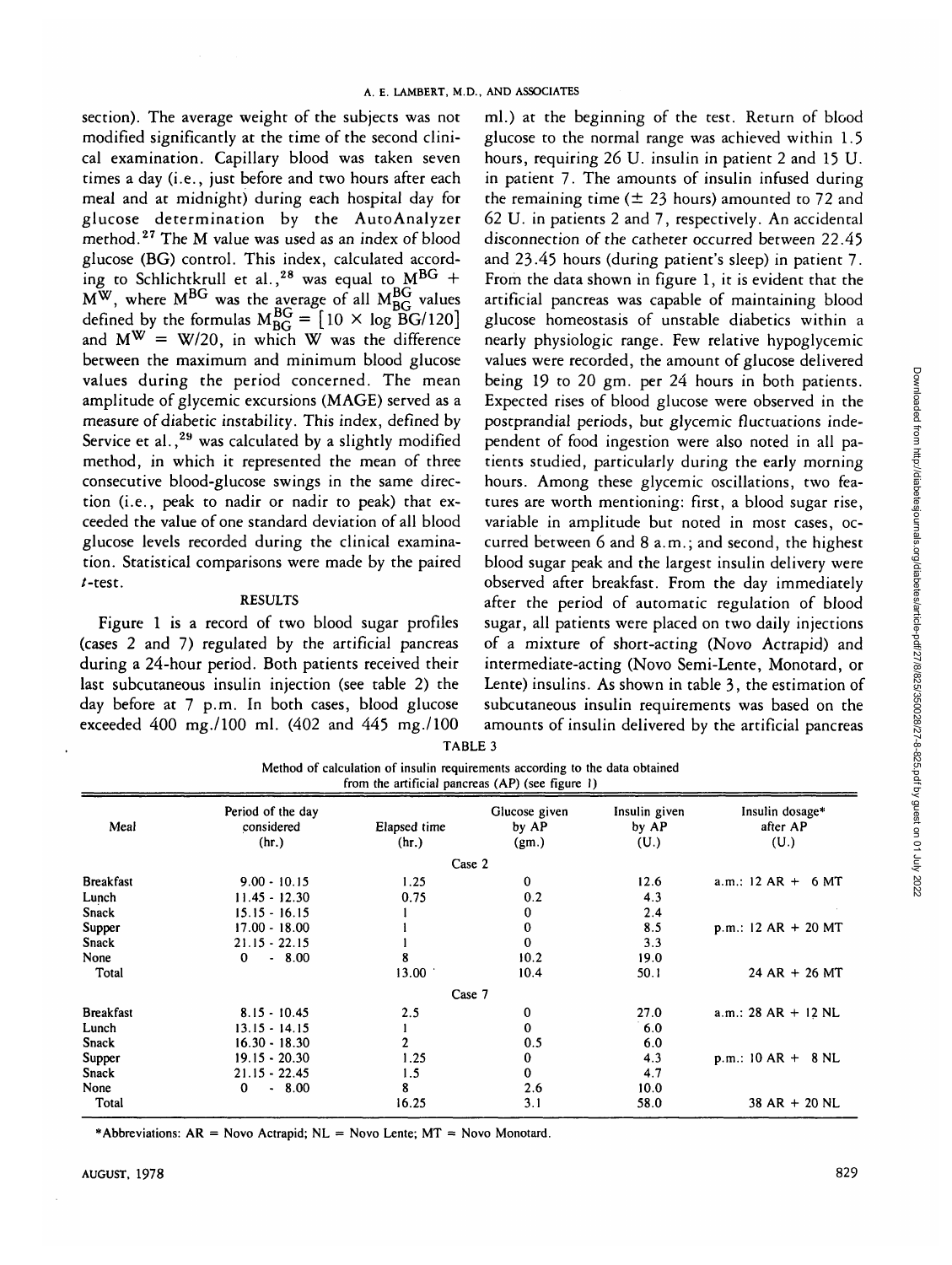during six periods of the day, namely, after each meal or snack (usually from the beginning of food ingestion until blood glucose returned to 100 mg./lOO ml.) and during the night (from midnight to 8 a.m.). The amounts of insulin administered after breakfast, supper, and bedtime snack were converted into the nearest even figure of Actrapid insulin given before breakfast and supper, respectively. Similarly, the amounts of insulin infused after lunch and afternoon snack and during the night were converted into the corresponding doses of intermediate-acting insulin.

The results summarized in table 2 show the comparison of the daily insulin doses used before and after the artificial pancreas in the eleven brittle diabetics studied. Before the study, two patients (cases 5 and 8) received a single daily injection of insulin; the treatment of two others (cases 4 and 10) comprised no short-acting insulin. The total dose averaged 57 U. per day with about one-third (range: 0 to 56 per cent) being regular insulin. After connection to the artificial pancreas, the percentage of the daily dose given as short-acting insulin was increased in eight patients, this increment usually affecting both morning and evening injections. It was slightly diminished in only one subject (patient 1). The mean proportion of short-acting insulin was increased markedly to 56.1  $\pm$  3.0 per cent (p < 0.01). The total amount of

insulin was not significantly different after the test (mean: 56.9 ± 3-8 U. vs. 62.4 *±* 4.3 U. per day), while the morning dose was significantly reduced (from 68.1  $\pm$  5.9 to 52.6  $\pm$  2.8 per cent; p < 0.025).

Table 4 is an illustration of the blood glucose profiles of these brittle diabetics. The wide swings of blood glucose as well as the hypoglycemic episodes were particularly evident in most patients before their connection to the artificial pancreas. The changes in insulin dosages introduced after the artificial pancreas appeared to diminish blood glucose fluctuations, thus leading to an improvement in diabetic control. These data were confirmed by those shown in table 5, evidencing a diminution of the M-value in nine patients and a significant decrease in the mean M-value  $(69.5 \pm 8.0 \text{ vs. } 53.1 \pm 4.4; \text{ p} \le 0.02)$ . The MAGE index was relatively high in all subjects, thereby confirming the marked fluctuations of blood sugar in these patients, and it was not significantly affected by the new insulin program (table 5).

## DISCUSSION

Brittle diabetes, characterized by great difficulties of management and extreme variability of blood glucose, remains one of the most frustrating problems of

|                | examinations before and after connection to the artificial pancreas |     |     |                             |         |        |     |          |                 |               |
|----------------|---------------------------------------------------------------------|-----|-----|-----------------------------|---------|--------|-----|----------|-----------------|---------------|
| Case           |                                                                     |     |     | Blood glucose (mg./100 ml.) | BG min* | BG max |     |          |                 |               |
|                | Time (hr.)                                                          | 8   | 10  | 12                          | 14      | 18     | 20  | $\bf{0}$ | (mg. / 100 ml.) | (mg./100 ml.) |
|                | before                                                              | 178 | 387 | 246                         | 66      | 52     | 439 | 411      | 31              | 687           |
|                | after                                                               | 121 | 290 | 225                         | 126     | 113    | 312 | 280      | 41              | 474           |
| $\overline{2}$ | before                                                              | 82  | 211 | 118                         | 243     | 431    | 491 | 121      | 27              | 499           |
|                | after                                                               | 119 | 228 | 190                         | 157     | 227    | 198 | 39       | 39              | 346           |
| 3              | before                                                              | 363 | 296 | 178                         | 111     | 84     | 210 | 116      | 40              | 462           |
|                | after                                                               | 319 | 383 | 196                         | 88      | 179    | 261 | 97       | 55              | 385           |
| 4              | before                                                              | 202 | 432 | 200                         | 230     | 153    | 227 | 56       | 28              | 441           |
|                | after                                                               | 47  | 214 | 104                         | 138     | 156    | 357 | 149      | 38              | 378           |
| 5              | before                                                              | 96  | 186 | 123                         | 170     | 80     | 127 | 129      | 41              | 258           |
|                | after                                                               | 101 | 212 | 75                          | 140     | 76     | 95  | 103      | 52              | 272           |
| 6              | before                                                              | 405 | 311 | 264                         | 236     | 176    | 214 | 80       | 31              | 573           |
|                | after                                                               | 152 | 243 | 277                         | 241     | 154    | 185 | 72       | 67              | 349           |
|                | before                                                              | 221 | 368 | 186                         | 112     | 72     | 163 | 44       | 37              | 456           |
|                | after                                                               | 76  | 321 | 162                         | 91      | 139    | 178 | 223      | 72              | 443           |
| 8              | before                                                              | 360 | 465 | 354                         | 303     | 98     | 133 | 258      | 38              | 471           |
|                | after                                                               | 112 | 346 | 291                         | 158     | 94     | 137 | 37       | 37              | 369           |
| 9              | before                                                              | 72  | 165 | 134                         | 107     | 46     | 178 | 42       | 36              | 178           |

TABLE 4

Blood glucose profile on the third hospital day and the extreme blood glucose concentrations recorded during the two clinical examinations before and after connection to the artificial pancreas

\*BG min = minimum blood glucose; BG max = maximum blood glucose.

 **II**

ă

**after before after before after**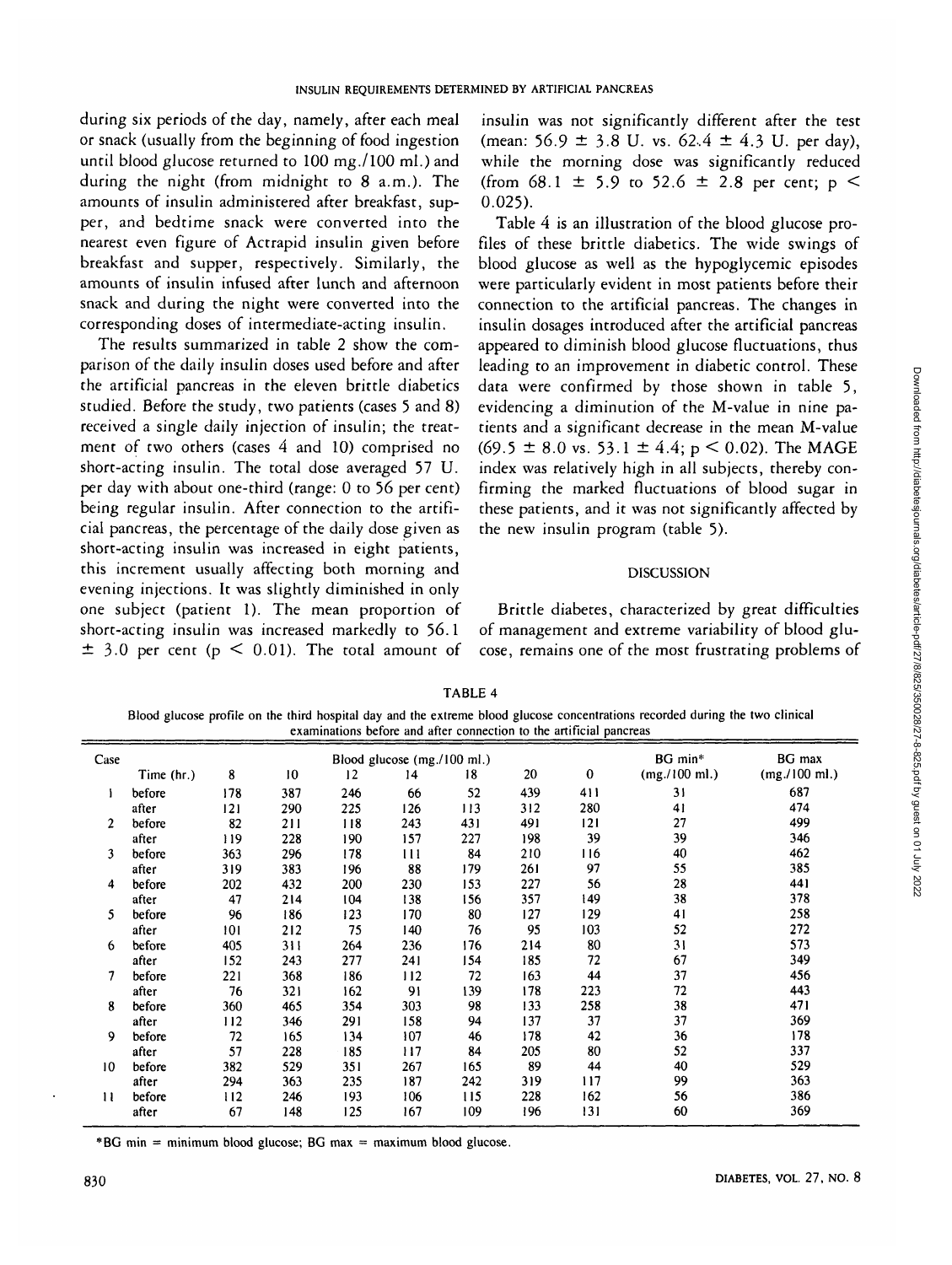TABLE 5

Comparison of M and MAGE values before and after the connection to the artificial pancreas L

|        | M value |        | <b>MAGE</b> value |       |  |  |  |  |  |
|--------|---------|--------|-------------------|-------|--|--|--|--|--|
| Case   | Before  | After  | <b>Before</b>     | After |  |  |  |  |  |
|        | 120.3   | 68.9   | 328               | 250   |  |  |  |  |  |
| 2      | 92.6    | 67.1   | 171               | 151   |  |  |  |  |  |
| 3      | 61.8    | 68.5   | 249               | 188   |  |  |  |  |  |
| 4      | 78.0    | 49.2   | 158               | 144   |  |  |  |  |  |
| 5      | 29.6    | 24.6   | 132               | 157   |  |  |  |  |  |
| 6      | 89.2    | 50.6   | 195               | 119   |  |  |  |  |  |
| 7      | 69.0    | 64.5   | 159               | 197   |  |  |  |  |  |
| 8      | 74.3    | 64.4   | 234               | 222   |  |  |  |  |  |
| 9      | 36.4    | 42.7   | 102               | 109   |  |  |  |  |  |
| 10     | 69.0    | 42.5   | 212               | 141   |  |  |  |  |  |
| 11     | 44.0    | 40.7   | 121               | 100   |  |  |  |  |  |
| Mean   | 69.5    | 53.1   | 187               | 162   |  |  |  |  |  |
| S.E.M. | 8.0     | 4.4    | 20                | 14    |  |  |  |  |  |
|        | < 0.02  | < 0.10 |                   |       |  |  |  |  |  |

clinical diabetology. The present study, confirming and extending previously published reports, 19,30,31 demonstrates that the artificial pancreas effectively maintained blood glucose of unstable diabetics within a physiologic range. The early morning elevation of glycemia and the important insulin requirement after breakfast have already been reported.<sup>8,9,22,24,25</sup> They can reasonably be attributed to the morning rise of plasma cortisol concentration as well as to the relatively high carbohydrate content of the breakfast.

The ample and frequent fluctuations of blood glucose, variable from patient to patient and often underestimated without continuous blood glucose monitoring, render a precise determination of insulin dosage in brittle diabetics difficult, even during a prolonged stay in a specialized unit. The analysis of the circadian insulin profile during extracorporeal regulation of blood glucose by the artificial pancreas confirmed that the hormone is infused mainly during the postprandial periods, especially after breakfast and supper. The calculation of subcutaneous insulin doses has taken into account empirically, therefore, only the amounts of insulin delivered after food ingestion and during a part of the night (as an estimate of the basal needs). Equally empiric were the choice of two daily injections of a mixture of short-acting and intermediateacting insulins and the conversion of the amounts of infused hormone into units of each insulin type, depending on the period of the day.

During the second stay at the hospital, most of the subjects studied showed a noticeable improvement of diabetes control, as evidenced by the diminution of the average M-value, which still did not reach, however, a level considered by Schlichtkrull et al.<sup>28</sup> to

reflect good metabolic control. All but one patient (case 9) reported a marked reduction in the frequency and severity of hypoglycemic attacks as well as a decrease in the daily excretion of urinary glucose after his connection to the artificial pancreas, but no attempt was made to quantify these data. The MAGE index was not affected significantly, a finding that is not surprising in view of previous studies showing that this index remained unabated in brittle diabetics treated with four daily doses of regular insulin.<sup>29</sup> It has recently been reported that diabetic patients controlled for several days by pulses of intravenous insulin or for shorter periods by the artificial pancreas could temporarily be improved *after* disconnection from these systems.<sup>23.30</sup> These data were tentatively explained by assuming some transient recuperation of the beta-cell function, as suggested by increased circulating levels of endogenous insulin<sup>23</sup> and C-peptide.<sup>30</sup> Since the improvement of metabolic control was still noticed in our patients several weeks or months after the artificial-pancreas study, it is likely secondary to the modifications of insulin dosage rather than to some hypothetic endogenous cause. The most remarkable change of insulin program introduced after the artificial-pancreas study was the increased proportion of short-acting insulin in the two daily injections, reflecting the relatively high insulin requirements of these patients after breakfast and supper. It should be mentioned, however, that no strict correlation appears to exist between the change in percentage of Actrapid insulin and the diminution of the M-value. Indeed, patient 1 exhibited a marked improvement of the M-value concomitantly with a reduction of the dose of short-acting insulin, whereas the metabolic control of patients 3 and 9 appeared to deterioriate somewhat in spite of an increased dose of short-acting insulin.

Several criticisms can be raised against our method of calculation of insulin dosage, the least not being that it assumes a relatively constant circadian blood glucose and insulin profile in a given patient with standardized diet and physical activity. Available studies in which blood glucose was continuously monitored for two successive days<sup>32</sup> suggest that this might in fact be the case in stable diabetics. In brittle diabetes, glycemic profiles were less parallel from day to day, although they usually followed a similar pattern. It may also be argued that the total amount of insulin infused by the artificial pancreas during 24 hours was higher than the daily dose prescribed thereafter and that the patients were kept in a somewhat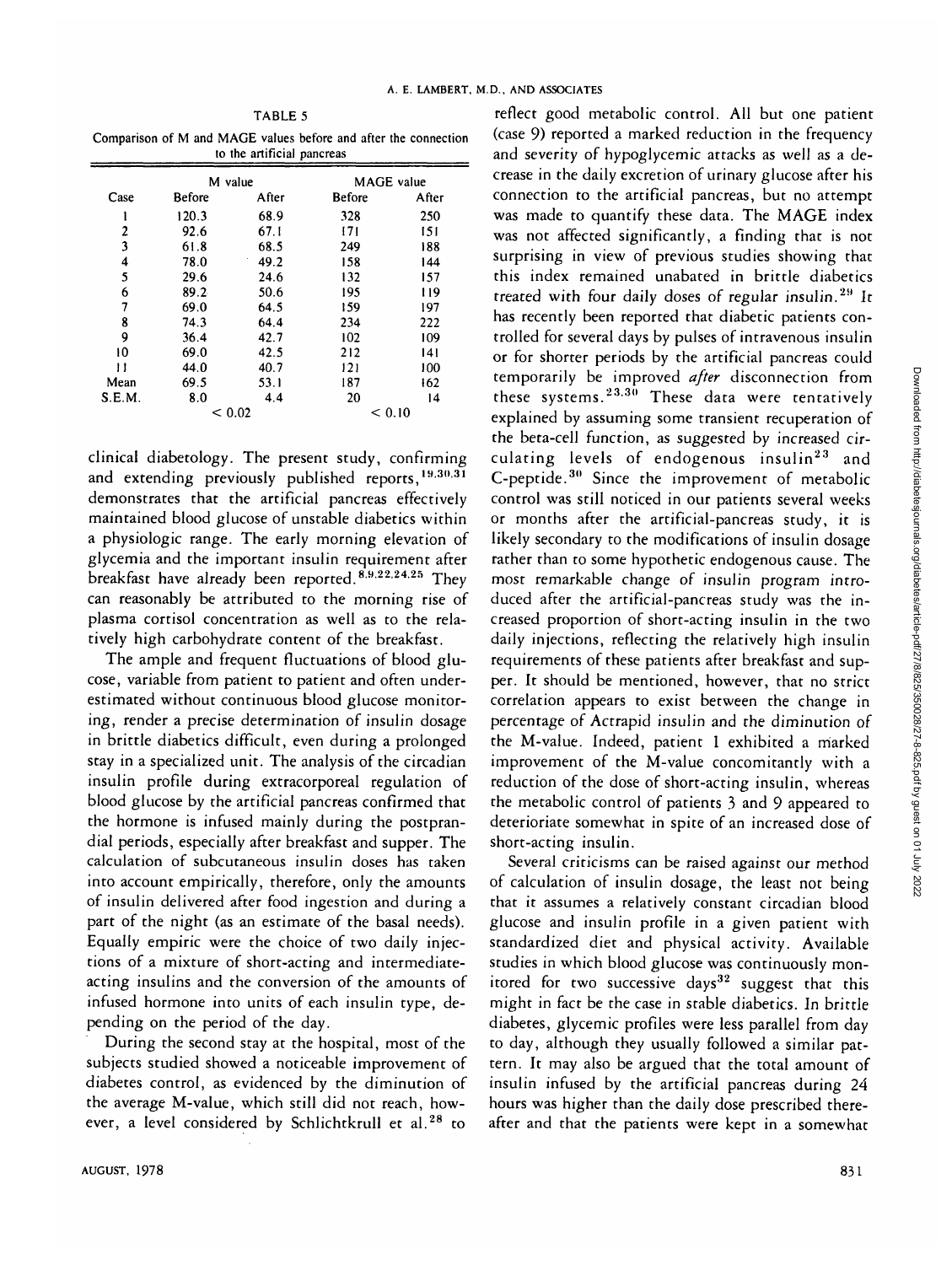artificial environment since they were, in particular, unable to perform any significant physical exercise. It is conceivable, however, that their relative immobility increased the insulin needs, such increment not being required during the subsequent ambulatory treatment.

Nevertheless, the method of calculation of subcutaneous insulin doses, based on the amounts infused by the artificial pancreas, appears to improve the metabolic control in brittle diabetes. It could thus be helpful by providing a rapid and more precise estimate of insulin requirements. The clinical experience with insulin doses based on the profiles of insulin infused by the artificial pancreas suggests that a reasonable compromise between treatment efficiency and patient comfort in the long-term management of unstable diabetics would consist of two daily injections of a mixture of short-acting and intermediate-acting insulins comprising at least 50 per cent of the total dose given as regular insulin.

## ACKNOWLEDGMENTS

The authors acknowledge the expert technical assistance of M. Herskovic, A. Saliez, and G. Biname, the advice of Prof. D. C. Cameron and Dr. J. C. Henquin, and the excellent editorial assistance of M. Detaille and S. Vanhemelryck. These studies were supported by grant 3 4517.76 of the Fonds de la Recherche Scientifique Medicale, Brussels, Belgium.

#### **REFERENCES**

<sup>1</sup>Mirouze, J., Jaffiol, C., and Sany, C.: Enregistrement glycemique nycthemeral continu dans le diabete instable. Rev. Fr. Endocrinol. 3:335-78, 1962.

<sup>2</sup>Azerad, E., and Duprey, J.: Etude des tests de tolérance au glucose par la methode d'enregistrement automatique continu. Pathol. Biol. *15:485,* 1967.

3 Molnar, G. D., Ackerman, E., Rosevaer, J. W., Gatewood, L. C., and Moxness, K. E.: Continuous blood glucose analysis in ambulatory subjects. I. General methodology. Mayo Clin. Proc. 43:833, 1968.

"Klachko, D. M., Lie, T. H., Cunningham, E. J., Chase, G. R., and Burns, T. W.: Blood glucose levels during walking in normal and diabetic subjects. Diabetes 22:89-100, 1972.

5 Molnar, G. D., Taylor, W. F., Langworthy, A., and Fatourechi, V.: Diurnal growth hormone and glucose abnormalities in unstable diabetics: studies of ambulatory-fed subjects during continuous blood glucose analysis. J. Clin. Endocrinol. 34:837-46, 1972.

<sup>6</sup>Mirouze, J., Collard, F., and Teisseire, J. P.: Intérêt de l'enregistrement glycémique continu dans l'analyse du diabète sucré insuline. *In* Journ. Annu. Diabetol. Hôtel-Dieu. Paris, Editions Medicales Flammarion, 1972, p. 285.

<sup>7</sup>Service, F. J., Molnar, G. D., and Taylor, W. F.: Urine glucose analysis during continuous blood glucose monitoring. JAMA 222:294-98, 1972.

8 Slama, G., Hautecouverture, M., Assan, R., and Tchobroutsky, G.: One to five days of continuous intravenous insulin infusion on seven diabetic patients. Diabetes 23:732-38, 1974.

<sup>9</sup>Molnar, G. D., and Reynolds, C.: Diurnal glucose variability and hormonal regulation. Horm. Metab. Res. Suppl. 7:148-57, 1977.

<sup>10</sup>Spiro, R. G., and Spiro, J. M.: Effect of diabetes on the biosynthesis of the renal glomerular basement membrane. Studies on the glucosyltransferase. Diabetes 20:641-48, 1971.

"Engerman, R., Bloodworth, J. M. B., and Nelson, S.: Relationship of microvascular disease in diabetes to metabolic control. Diabetes 26:760-69, 1977.

12Winegrad, A. I., Morrison, A. D., and Clements, R. S.: The polyol pathway: A model for biochemical mechanisms by which hyperglycemia may contribute to the pathogenesis of the complications of diabetes mellitus. *In* Diabetes. Malaisse, W. J., and Pirart, J., editors. Amsterdam, Excerpta Medica, 1974, p. 387.

<sup>13</sup>Lauvaux, J. P., Pirart, J., and Eisendrath, C.: The course of diabetic retinopathy: A statistical study on its development, progression and regression in 4400 diabetics. Diabetologia 11:358, 1975.

14Mauer, S. M., Steffes, M. W., Sutherland, D. E. R., Najarian, J. S., Michael, A. F., and Brown, D. M.: Studies of the rate of regression of the glomerular lesions in diabetic rats treated with pancreatic islet transplantation. Diabetes 24:280-85, 1975.

l5Takazakura, E., Nakamoto, Y., Hayakawa, H., Kawai, K., Muramoto, S., Yoshida, K., Shimizu, M., Shinoda, A., and Takeuchi, J.: Onset and progression of diabetic glomerulosclerosis. A prospective study based on serial renal biopsies. Diabetes 24:1-9, 1975.

<sup>16</sup>Job, D., Eschwege, E., Guyot-Argenton, C., Aubry, J. P., and Tchobroutsky, G.: Effect of multiple daily insulin injections on the course of diabetic retinopathy. Diabetes 25:463-69, 1976.

<sup>17</sup>Kadish, A. H.: Automation control of blood sugar. I. A servo mechanism for glucose monitoring and control. Am. J. Med. Electronics 3:82-86, 1964.

I8Albisser, A. M., Leibel, B. S., Ewart, T. G., Davidovac, Z., Botz, C. K., and Zingg, W.: An artificial endocrine pancreas. Diabetes 23:389-96, 1974.

<sup>19</sup> Albisser, A. M., Leibel, B. S., Ewart, T. G., Davidovac, Z., Botz, C. K., Zingg, W., Schipper, H., and Gander, R.: Clinical control of diabetes by the artificial pancreas. Diabetes 23:397- 404, 1974.

20Pfeiffer, E. F., Thum, Ch., and Clemens, A. H.: The artificial beta cell. A continuous control of blood sugar by external regulation of insulin infusion (glucose controlled insulin infusion system). Horm. Metab. Res. 487:339-42, 1974.

21Clemens, A. H., Chang, P. H., and Myers, R. W.: The development of Biostator, a glucose controlled insulin infusion system (GCIIS). Horm. Metab. Res. Suppl. 7:23-33, 1977.

 $22$ Deckert, T., and Lørup, B.: Regulation of brittle diabetics by a preplanned insulin infusion programme. Diabetologia 22:573-79, 1976.

<sup>23</sup>Genuth, S., and Martin, P.: Control of hyperglycemia in adult diabetics by pulsed insulin delivery. Diabetes 26:571-81, 1977.

<sup>24</sup>Mirouze, J., Selam, J. L., Pham, T. C., and Cavadore, D.: Evaluation of exogenous insulin homeostasis by the artificial pancreas in insulin-dependent diabetes. Diabetologia 13:273-78, 1977.